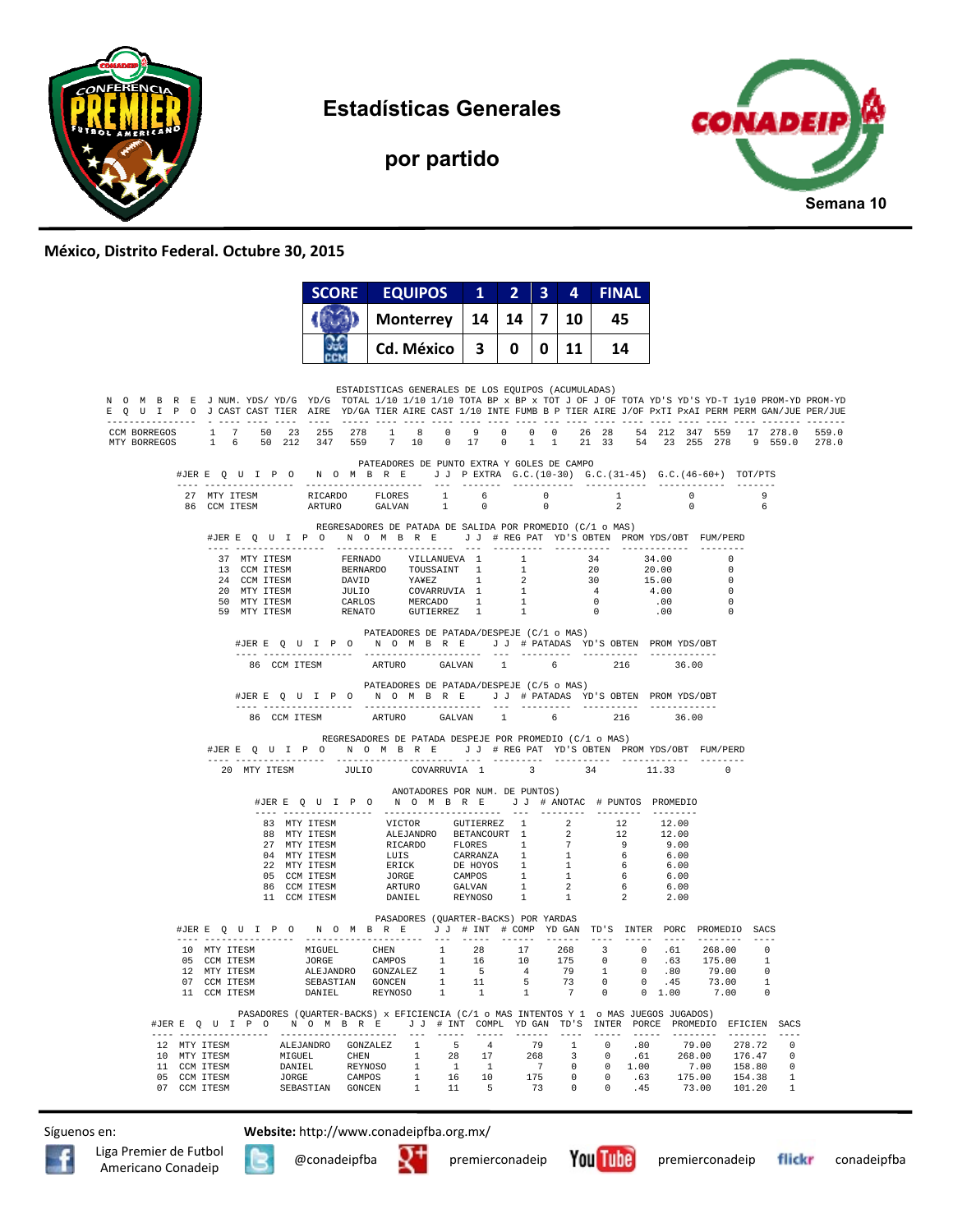

### **Estadísticas Generales**

# **por partido**



|                              | ---- ----------------        |              |  |                              |                                                                                                                                                                                                                                    | RECEPTORES POR NUM DE RECEPCIONES                                                                                                                                   |              |                             |                                           |                                                    | #JERE QUIPO NOMBRE JJ#RECEPYD'S 1 y 10 TD'S PROMEDIO FUMBLES           |                            |                                  |                                 |                                                      |                       |
|------------------------------|------------------------------|--------------|--|------------------------------|------------------------------------------------------------------------------------------------------------------------------------------------------------------------------------------------------------------------------------|---------------------------------------------------------------------------------------------------------------------------------------------------------------------|--------------|-----------------------------|-------------------------------------------|----------------------------------------------------|------------------------------------------------------------------------|----------------------------|----------------------------------|---------------------------------|------------------------------------------------------|-----------------------|
|                              | 24 CCM ITESM                 |              |  |                              |                                                                                                                                                                                                                                    | -----------------<br>DAVID YA¥EZ 1                                                                                                                                  |              | $--$                        | $- - - - - - - -$<br>- 3                  | $\cdots$<br>88                                     | $- - - - - - -$<br>$\overline{2}$                                      | $\Omega$                   |                                  | ---------<br>29.33              | -------<br>- 0                                       |                       |
|                              |                              | 88 MTY ITESM |  |                              |                                                                                                                                                                                                                                    | ALEJANDRO BETANCOURT 1                                                                                                                                              |              |                             | $\overline{\mathbf{3}}$                   | 78                                                 | $\Omega$                                                               | $\overline{2}$             |                                  | 26.00                           | - 0                                                  |                       |
|                              | 89 MTY ITESM                 |              |  |                              |                                                                                                                                                                                                                                    |                                                                                                                                                                     |              |                             | $\overline{2}$                            | 57                                                 | $\overline{\mathbf{2}}$                                                | $\overline{0}$             |                                  | 28.50                           | $\overline{\phantom{0}}$                             |                       |
| 09 CCM ITESM                 |                              |              |  |                              | ALLO ANDRO MARCOST 1<br>FERNADO MARCOS 1<br>JORGE ALCANTARA 1<br>JORGE ALCANTARA 1<br>VICTOR GUITERREZ 1<br>EUGENIO MARTEL 1<br>JOSE GONZALEZ 1<br>GABRIEL VILLAREAL 1<br>HECTOR COLUNA 1<br>HECTOR COLUNA 1<br>PEPDO MACALLANES 1 |                                                                                                                                                                     |              | $5^{\circ}$                 | 50<br>49                                  | $\overline{2}$                                     | $\overline{0}$<br>$\overline{0}$                                       |                            | 10.00                            | $\overline{\phantom{0}}$<br>- 0 |                                                      |                       |
| 21 CCM ITESM<br>83 MTY ITESM |                              |              |  |                              |                                                                                                                                                                                                                                    |                                                                                                                                                                     |              |                             | $\overline{\mathbf{3}}$<br>4 <sup>1</sup> | 48                                                 | $\mathbf{1}$<br>$\overline{2}$                                         | $\overline{2}$             |                                  | 16.33<br>12.00                  | $\overline{\phantom{0}}$                             |                       |
|                              | 06 MTY ITESM                 |              |  |                              |                                                                                                                                                                                                                                    |                                                                                                                                                                     |              |                             | 1                                         | 36                                                 | 1                                                                      | $\overline{0}$             |                                  | 36.00                           | $\overline{\phantom{0}}$                             |                       |
| 14 MTY ITESM                 |                              |              |  |                              |                                                                                                                                                                                                                                    |                                                                                                                                                                     |              |                             | $\overline{\phantom{a}}$                  | 33                                                 | $\overline{\mathbf{2}}$                                                | $\overline{0}$             |                                  | 16.50                           | $\overline{\phantom{0}}$                             |                       |
|                              | 86 MTY ITESM<br>28 CCM ITESM |              |  |                              |                                                                                                                                                                                                                                    |                                                                                                                                                                     |              |                             | $\overline{\mathbf{3}}$<br>1              | 33<br>28                                           | $\overline{0}$<br>1                                                    | $\overline{0}$<br>$\Omega$ |                                  | 11.00                           | $\overline{1}$<br>$\overline{\phantom{0}}$           |                       |
|                              | 08 MTY ITESM                 |              |  |                              |                                                                                                                                                                                                                                    |                                                                                                                                                                     |              |                             |                                           | $\frac{28}{21}$                                    | $\mathbf{1}$                                                           | $\overline{0}$             |                                  | 28.00<br>10.50                  | - 0                                                  |                       |
|                              | 80 MTY ITESM                 |              |  |                              |                                                                                                                                                                                                                                    | PEDRO MAGALLANES 1 2<br>RAMSES RAMOS 1 1<br>AMSES RAMOS 1 1                                                                                                         |              |                             | 1                                         |                                                    | $\overline{0}$                                                         | $\overline{0}$             |                                  | 17.00                           | _ი                                                   |                       |
|                              | 08 CCM ITESM                 |              |  |                              |                                                                                                                                                                                                                                    | CHRISTIAN DUARTE 1                                                                                                                                                  |              |                             | 1                                         | 17                                                 | 1                                                                      | $\overline{0}$             |                                  | 17.00                           | - 0                                                  |                       |
|                              | 82 MTY ITESM<br>03 CCM ITESM |              |  |                              |                                                                                                                                                                                                                                    | MARCELO GUTIERREZ 1<br>RICARDO PRADO 1<br>ANDRES GONZALEZ 1<br>RICARDO ARIZMENDI 1                                                                                  |              |                             | 1<br>1                                    | 15<br>10                                           | 1<br>1                                                                 | $\Omega$<br>$\overline{0}$ |                                  | 15.00<br>10.00                  | $\overline{\phantom{0}}$<br>$\overline{\phantom{0}}$ |                       |
|                              | 05 MTY ITESM                 |              |  |                              |                                                                                                                                                                                                                                    |                                                                                                                                                                     |              |                             | $\mathbf{1}$                              | 6 <sup>6</sup>                                     | $\mathbf{1}$                                                           | $\overline{0}$             |                                  | 6.00                            | $\overline{\phantom{0}}$                             |                       |
|                              | 87 CCM ITESM                 |              |  |                              |                                                                                                                                                                                                                                    |                                                                                                                                                                     |              |                             | 1                                         | 6                                                  | $\overline{0}$                                                         | $\overline{\phantom{0}}$   |                                  | 6.00                            | $\overline{\phantom{0}}$                             |                       |
|                              | 21 MTY ITESM                 |              |  |                              |                                                                                                                                                                                                                                    | SALVADOR SIERRA                                                                                                                                                     |              | $\frac{1}{2}$               | 1                                         | $\overline{\mathbf{3}}$                            | $\overline{0}$                                                         | $\overline{0}$             |                                  | 3.00                            | $\overline{\phantom{0}}$                             |                       |
|                              |                              |              |  |                              |                                                                                                                                                                                                                                    | CORREDORES DE BALON (POR YARDAS)                                                                                                                                    |              |                             |                                           |                                                    | #JERE QUIPON OMBRE JJ # ACARR YDOBTEN 1 y 10 LOG TDOBT PROMYDS FUMBLES |                            |                                  |                                 |                                                      | $- - - - - - - -$     |
|                              |                              |              |  |                              |                                                                                                                                                                                                                                    | 22 MTY ITESM ERICK DE HOYOS 1                                                                                                                                       |              | 4 <sup>1</sup>              |                                           | 96                                                 | $\mathbf{1}$                                                           |                            | $\mathbf{1}$                     | 24.00                           |                                                      | $\circ$               |
|                              | 28 MTY ITESM                 |              |  |                              |                                                                                                                                                                                                                                    | FERNANDO MEJIA                                                                                                                                                      | $\mathbf{1}$ | $\overline{\mathbf{3}}$     |                                           | 41                                                 | 1                                                                      |                            | $\overline{0}$                   | 13.67                           |                                                      | $\circ$               |
|                              | 05 CCM ITESM<br>21 CCM ITESM |              |  |                              |                                                                                                                                                                                                                                    |                                                                                                                                                                     |              | $-5$<br>$7\overline{ }$     |                                           | $29$<br>$28$<br>$24$<br>$16$                       | $\overline{0}$<br>$\circ$                                              |                            | 1<br>$\circ$                     | 5.80                            |                                                      | $^{\circ}$<br>$\circ$ |
|                              | 21 MTY ITESM                 |              |  |                              |                                                                                                                                                                                                                                    |                                                                                                                                                                     |              | $\frac{1}{4}$               |                                           |                                                    | <sup>1</sup>                                                           |                            | $\overline{0}$                   |                                 |                                                      | $^{\circ}$            |
|                              | 37 MTY ITESM                 |              |  |                              |                                                                                                                                                                                                                                    |                                                                                                                                                                     |              | $\overline{\mathbf{3}}$     |                                           |                                                    | $\mathbf{1}$                                                           |                            | $\sim$ 0                         |                                 | $4.00$<br>6.00<br>5.33                               | $\circ$               |
|                              | 04 MTY ITESM                 |              |  |                              |                                                                                                                                                                                                                                    | TRAVEL CAMPOS 1<br>JORGE CAMPOS 1<br>SALVADOR SIERRA 1<br>FERNADO VILLANUEVA 1<br>LUIS CARRANZA 1<br>DIEGO BETANCOURT 1<br>DIEGO BETANCOURT 1<br>DIEGO BETANCOURT 1 |              | $\overline{2}$              |                                           | 14                                                 | $\overline{\mathbf{0}}$                                                |                            | 1                                | 7.00                            |                                                      | $\circ$               |
|                              | 26 MTY ITESM<br>13 CCM ITESM |              |  |                              |                                                                                                                                                                                                                                    | BERNARDO TOUSSAINT 1                                                                                                                                                |              | $\overline{1}$<br>1         |                                           |                                                    | 1<br>$\overline{0}$                                                    |                            | $\overline{0}$<br>$\overline{0}$ | 6.00<br>4.00                    |                                                      | 0<br>0                |
|                              | 45 CCM ITESM                 |              |  | DIEGO                        |                                                                                                                                                                                                                                    | AGUILAR                                                                                                                                                             | $\mathbf{1}$ | $\overline{2}$              |                                           | $\begin{array}{c}\n14 \\ 6 \\ 4\n\end{array}$<br>2 | $\overline{0}$                                                         |                            | $\sim$ 0                         | 1.00                            |                                                      | 0                     |
|                              |                              |              |  |                              |                                                                                                                                                                                                                                    | TACLEADORES (POR # DE TACLEADAS)                                                                                                                                    |              |                             |                                           |                                                    |                                                                        |                            |                                  |                                 |                                                      |                       |
|                              |                              |              |  |                              |                                                                                                                                                                                                                                    |                                                                                                                                                                     |              |                             |                                           |                                                    | #JERE OUIP ON OMBRE JJ # TACL # ATRA PROM FUM/RECU                     |                            |                                  |                                 |                                                      |                       |
|                              |                              |              |  | 14 CCM ITESM<br>50 CCM ITESM |                                                                                                                                                                                                                                    | <b>JULIO</b>                                                                                                                                                        |              | OBREGON                     | 1                                         |                                                    | $\overline{0}$                                                         |                            | 6.00<br>5.00                     | 0<br>$\Omega$                   |                                                      |                       |
|                              |                              |              |  | 95 MTY ITESM                 |                                                                                                                                                                                                                                    |                                                                                                                                                                     |              |                             |                                           |                                                    |                                                                        |                            | 4.00                             | - 0                             |                                                      |                       |
|                              |                              |              |  | 53 MTY ITESM                 |                                                                                                                                                                                                                                    |                                                                                                                                                                     |              |                             |                                           |                                                    |                                                                        |                            | 4.00                             | $\Omega$                        |                                                      |                       |
|                              |                              |              |  | 11 MTY ITESM                 |                                                                                                                                                                                                                                    |                                                                                                                                                                     |              |                             |                                           |                                                    |                                                                        | 4.00                       |                                  | - 0                             |                                                      |                       |
|                              |                              |              |  | 20 MTY ITESM<br>47 CCM ITESM |                                                                                                                                                                                                                                    |                                                                                                                                                                     |              |                             |                                           |                                                    |                                                                        |                            | 4.00<br>4.00                     | $\overline{\phantom{0}}$<br>- 0 |                                                      |                       |
|                              |                              |              |  | 03 MTY ITESM                 |                                                                                                                                                                                                                                    |                                                                                                                                                                     |              |                             |                                           |                                                    |                                                                        | 3.00                       |                                  | - 0                             |                                                      |                       |
|                              |                              |              |  | 97 MTY ITESM                 |                                                                                                                                                                                                                                    |                                                                                                                                                                     |              |                             |                                           |                                                    |                                                                        | 3.00                       |                                  | 0                               |                                                      |                       |
|                              |                              |              |  | 30 CCM ITESM                 |                                                                                                                                                                                                                                    |                                                                                                                                                                     |              |                             |                                           |                                                    |                                                                        |                            | 3.00                             | 0<br>$\Omega$                   |                                                      |                       |
|                              |                              |              |  | 24 MTY ITESM<br>99 MTY ITESM |                                                                                                                                                                                                                                    |                                                                                                                                                                     |              |                             |                                           |                                                    |                                                                        | 2.00                       | 2.00                             | 0                               |                                                      |                       |
|                              |                              |              |  | 43 MTY ITESM                 |                                                                                                                                                                                                                                    |                                                                                                                                                                     |              |                             |                                           |                                                    |                                                                        | 2.00                       |                                  | $\Omega$                        |                                                      |                       |
|                              |                              |              |  | 19 MTY ITESM                 |                                                                                                                                                                                                                                    |                                                                                                                                                                     |              |                             |                                           |                                                    |                                                                        |                            | 2.00                             | . റ                             |                                                      |                       |
|                              |                              |              |  | 01 MTY ITESM<br>20 CCM ITESM |                                                                                                                                                                                                                                    |                                                                                                                                                                     |              |                             |                                           |                                                    |                                                                        |                            | 2.00                             | - 0<br>- 0                      |                                                      |                       |
|                              |                              |              |  | 94 CCM ITESM                 |                                                                                                                                                                                                                                    |                                                                                                                                                                     |              |                             |                                           |                                                    |                                                                        | 2.00                       | 2.00                             | $\Omega$                        |                                                      |                       |
|                              |                              |              |  | 38 CCM ITESM                 |                                                                                                                                                                                                                                    |                                                                                                                                                                     |              |                             |                                           |                                                    |                                                                        |                            | 2.00                             | - 0                             |                                                      |                       |
|                              |                              |              |  | 25 CCM ITESM                 |                                                                                                                                                                                                                                    |                                                                                                                                                                     |              |                             |                                           |                                                    |                                                                        |                            | 2.00                             | - 0                             |                                                      |                       |
|                              |                              |              |  | 27 CCM ITESM                 |                                                                                                                                                                                                                                    |                                                                                                                                                                     |              |                             |                                           |                                                    |                                                                        | 2.00                       |                                  | - 0<br>$\Omega$                 |                                                      |                       |
|                              |                              |              |  | 44 MTY ITESM<br>29 MTY ITESM |                                                                                                                                                                                                                                    |                                                                                                                                                                     |              |                             |                                           |                                                    |                                                                        |                            | 1.00<br>1.00                     |                                 |                                                      |                       |
|                              |                              |              |  | 30 MTY ITESM                 |                                                                                                                                                                                                                                    | LEOPOLDO ARELLANO 1                                                                                                                                                 |              |                             |                                           | 1                                                  | $\overline{\phantom{0}}$                                               |                            | 1.00                             |                                 |                                                      |                       |
|                              |                              |              |  | 25 MTY ITESM                 |                                                                                                                                                                                                                                    | FABRUZIO DE LEON                                                                                                                                                    |              |                             | $\mathbf{1}$                              | $\mathbf{1}$                                       | $\overline{\phantom{0}}$                                               |                            | 1.00                             | 0                               |                                                      |                       |
|                              |                              |              |  | 52 MTY ITESM<br>58 MTY ITESM |                                                                                                                                                                                                                                    | MARIN<br>MARLON                                                                                                                                                     |              | ARRAMBIDE 1<br>COSSIO 1     |                                           | $\mathbf{1}$<br>1                                  | $\overline{\phantom{0}}$<br>$\overline{\phantom{0}}$                   |                            | 1.00<br>1.00                     | 0<br>0                          |                                                      |                       |
|                              |                              |              |  | 17 MTY ITESM                 |                                                                                                                                                                                                                                    | GUSTAVO                                                                                                                                                             |              | VELA                        | 1                                         | $\mathbf{1}$                                       | $\overline{\phantom{0}}$                                               | 1.00                       |                                  | 0                               |                                                      |                       |
|                              |                              |              |  | 90 MTY ITESM                 |                                                                                                                                                                                                                                    | DANTE                                                                                                                                                               |              | GUTIERREZ 1                 |                                           | $\overline{1}$                                     | $\overline{0}$                                                         |                            | 1.00                             | $\Omega$                        |                                                      |                       |
|                              |                              |              |  | 23 MTY ITESM                 |                                                                                                                                                                                                                                    | RAMIRO                                                                                                                                                              |              | GONZALEZ 1                  |                                           | $\overline{1}$                                     | $\overline{\phantom{0}}$                                               | 1.00                       |                                  | $^{\circ}$<br>$\Omega$          |                                                      |                       |
|                              |                              |              |  | 33 CCM ITESM<br>98 CCM ITESM |                                                                                                                                                                                                                                    | PEDRO<br>DANIEL                                                                                                                                                     |              | FRAGOSO<br>ACEVEDO          | 1<br>1                                    | $\mathbf{1}$<br>$\mathbf{1}$                       | $\overline{\phantom{0}}$<br>$\overline{0}$                             | 1.00                       | 1.00                             | 0                               |                                                      |                       |
|                              |                              |              |  | 23 CCM ITESM                 |                                                                                                                                                                                                                                    | CARLOS                                                                                                                                                              |              | ALCANTARA 1                 |                                           | $\mathbf{1}$                                       | $\overline{0}$                                                         | 1.00                       |                                  | 0                               |                                                      |                       |
|                              |                              |              |  | 19 CCM ITESM                 |                                                                                                                                                                                                                                    | CARLOS                                                                                                                                                              |              | MEDINA 1                    |                                           | $\mathbf{1}$                                       | $\overline{0}$                                                         | 1.00                       |                                  | 0                               |                                                      |                       |
|                              |                              |              |  | 10 CCM ITESM<br>18 CCM ITESM |                                                                                                                                                                                                                                    | LUIS<br>OTHON                                                                                                                                                       |              | PRECOMA<br><b>HERNANDEZ</b> | 1<br>1                                    | $\mathbf{1}$<br>1                                  | $\overline{0}$<br>$\overline{0}$                                       |                            | 1.00<br>1.00                     | $\Omega$<br>0                   |                                                      |                       |

Síguenos en: **Website:** http://www.conadeipfba.org.mx/